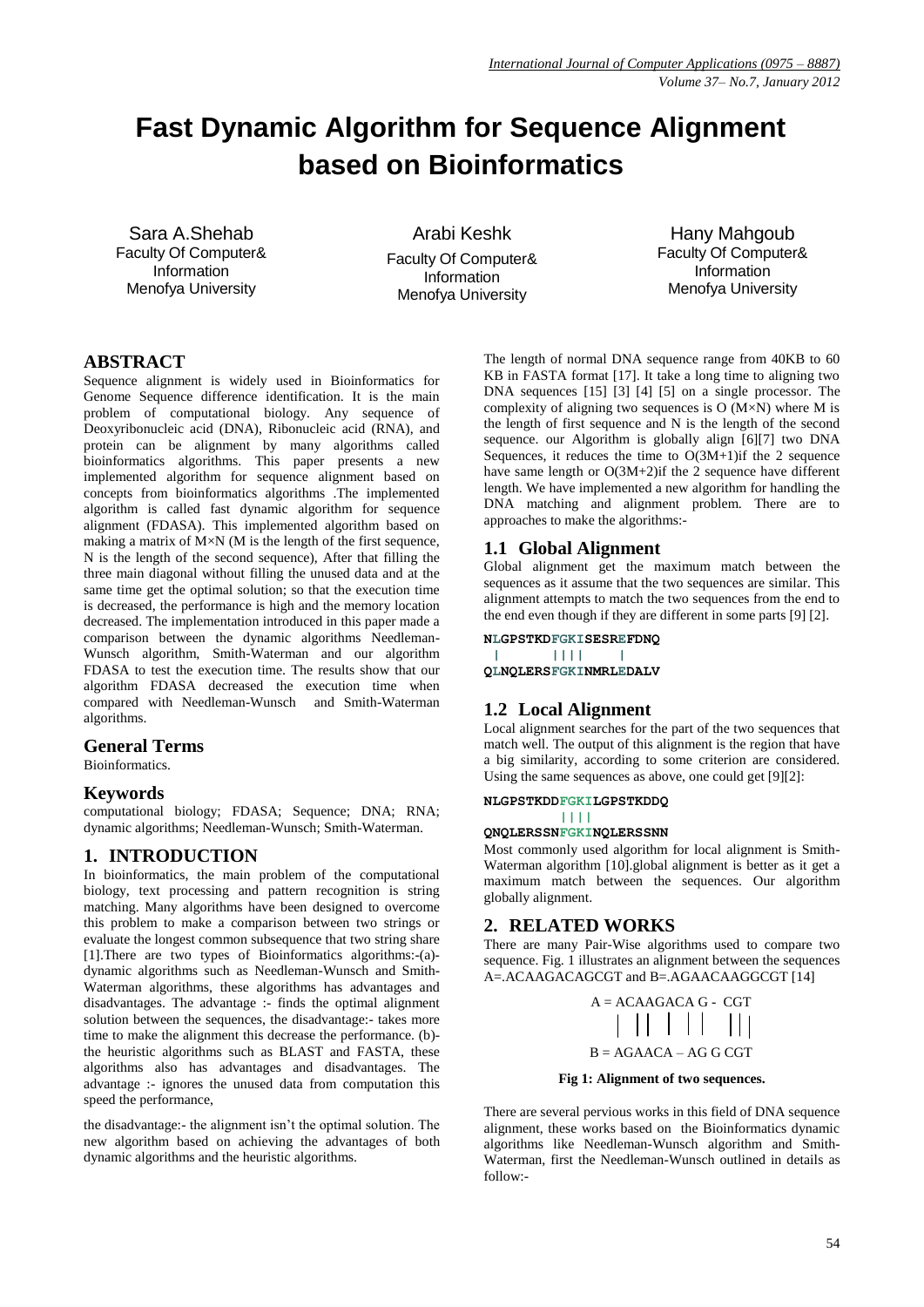## **2.1 Needleman-Wunsch Algorithm**

In the Needleman-Wunsch algorithm [16], this algorithm first take the two sequences and create a 2-dimensional array with the length of Multiply of the two sequence's length, each cell can be evaluated from the maximum of the three cells around it and at the same time keep a pointer of the maximum value to make the trace-back to get optimal solution [11][12][13].

Fig. 2 and Fig. 3 shows the matrix filled with values and pointers.

|              |                | $\mathbf{0}$ | 1        | 2        | 3            | 4            | 5            | 6            | 7              | 8              | 9              | 10             | 11             | 12             |
|--------------|----------------|--------------|----------|----------|--------------|--------------|--------------|--------------|----------------|----------------|----------------|----------------|----------------|----------------|
|              |                |              | A        | G        | A            | A            | $\mathbf C$  | A            | A              | G              | G              | $\overline{c}$ | G              | T              |
| $\mathbf{0}$ |                | $\mathbf{0}$ | $-1$     | -2       | $-3$         | $-4$         | $-5$         | $-6$         | $-7$           | -8             | $-9$           | $-10$          | $-11$          | $-12$          |
| 1            | A              | -1           |          | $\theta$ | $-1$         | $-2$         | $-3$         | $-4$         | $-5$           | -6             | -7             | $-8$           | $-9$           | $-10$          |
| 2            | $\mathbf C$    | $-2$         | $\bf{0}$ | $\Omega$ | $-1$         | $-2$         | $-1$         | -2           | $-3$           | -4             | $-5$           | $-6$           | -7             | $-8$           |
| 3            | $\mathbf{A}$   | $-3$         | $-1$     | $-1$     |              | $\mathbf{0}$ | $-1$         | $\mathbf{0}$ | $-1$           | -2             | $-3$           | $-4$           | -5             | -6             |
| 4            | $\mathbf A$    | $-4$         | $-2$     | $-2$     | $\mathbf{0}$ |              | 1            | $\mathbf{0}$ | 1              | $\mathbf{0}$   | $-1$           | $-2$           | $-3$           | $-4$           |
| 5            | G              | -5           | $-3$     | $-1$     | $-1$         | 1            |              | $\mathbf{0}$ | $\bf{0}$       | $\overline{2}$ | 1              | 0              | -1             | $-2$           |
| 6            | A              | $-6$         | $-4$     | $-2$     | $\mathbf{0}$ | 0            | $\mathbf{0}$ |              | 1              | 1              | 1              | 0              | $-1$           | $\mathbf{0}$   |
| 7            | C              | -7           | $-5$     | $-3$     | $-1$         | $-1$         | 1            |              | 1              | $\Omega$       | $\mathbf{0}$   | $\overline{2}$ | 1              | $\mathbf{0}$   |
| 8            | A              | $-8$         | -6       | $-4$     | -2           | $\mathbf{0}$ | $\mathbf{0}$ | 2            |                | 1              | $\mathbf{0}$   | 1              | 1              | $\overline{2}$ |
| 9            | G              | $-9$         | $-7$     | -5       | $-3$         | $-1$         | $-1$         | 1            | 1              | 3              | 2              | 1              | 2              | 1              |
| 10           | $\overline{c}$ | $-10$        | $-8$     | -6       | $-4$         | $-2$         | $\mathbf{0}$ | $\mathbf{0}$ | $\overline{0}$ | $\overline{2}$ | $\overline{2}$ | 3              | $\overline{2}$ | 1              |
| 11           | G              | $-11$        | $-9$     | -7       | -5           | $-3$         | -1           | -1           | -1             | 1              | 3              | $\overline{2}$ | 4,             | 3              |
| 12           | T              | $-12$        | $-10$    | -8       | $-6$         | $-4$         | -2           | $\bf{0}$     | $\mathbf{0}$   | $\bf{0}$       | $\overline{2}$ | $\overline{2}$ | 3              | 5              |
|              |                |              |          |          |              |              |              |              |                |                |                |                |                |                |

**Fig 2: Filled Needleman-Wunsch Matrix & Trace-back**

**Fig 3: Filled Needleman-Wunsch Matrix &Trace-back**

Every non-decreasing path from (0, 0) to (M,N) corresponds to a global alignment of the two sequences.

The steps of the Needleman-Wunsch algorithm is as follows[2]:-

Initialization

 $F(0, 0) = 0$ 

 $F(0, i) = -i * d$ 

 $F(i, 0) = -i * d$ 

Main Iteration

For each  $i = 1 \dots M$ 

For each  $i = 1 \dots N$ 

 $F(i, j) = max$ 

{ $F(i - 1, i - 1) + s(xi, yi)$ , case 1  $F(i - 1, j) - d$ , case2

 $F(i, i = 1) = d$  ease 3 }

$$
r(1, 1 - 1) - a
$$
, cases

 $Pr(i, j) =$ 

```
 { DIAG , if case 1
  LEFT , if case 2
 UP , if case 3 \}
```
Termination

F(M,N) is the optimal score, and from Ptr(M,N), we can trace back the optimal alignment. the optimal alignment for fig. 2 is in the fig. 1, the optimal alignment for fig. 3 is as  $follow(fig.4)$ :-

#### A G T A

## $A - T A$

#### **Fig 4: Alignment of two sequences.**

Performance

Time: O(NxM) (We need to fill out the whole matrix)

Space: O(NxM) (We need a matrix to store all the trace back pointers).

After the Needleman-Wunsch algorithm discussed in details, the problem of these dynamic algorithms is that it take more time to fill all the matrix of the two sequences, although there are unused data but it must be found to help in filling all the cells in the matrix, so these algorithm take many times to make this computation, Tahir Naveed try to decrease the execution time by using the Parallel Needleman-Wunsch algorithm[2]. A parallel version of Needleman-Wunsch algorithm [2] has been developed; which uses multiple processors for initializing, Calculating and filling the DataMatrix (Stores the DNA Sequences and their calculated values) and the PointerMatrix (Stores DNA Sequences and the pointer values to be used later in backtracking). Tahir Naveed algorithm doesn't include backtracking process to keep record for values to be calculated in each iteration on parallel machines. This algorithm has been implemented on Grid using Alchemi Framework [8]. All the matrices in parallel version of Needleman-Wunsch algorithm are places in global memory space so that all available processors can access them at the same time to perform initialization and other calculations. By developing Needleman's parallel algorithm we have Tahir Naveed reduced the calculation time from  $O(NxM)$  to  $O(N+M)$  by using two CPU to make a parallel computation[2].

#### **2.2 Smith-Waterman**

In 1981, T. F. Smith and M. S. Waterman [18],[14] showed that alignment between two sequence can be computed locally with the same idea as Needleman and Wunsch. The main difference is that F[i, j] add to the maximum function that declared in Needleman and Wunsch the possibility of Zero value. The formula for computing F[i, j] becomes:

 $F[i, j] = max \{ 0;$  $F[i -1, j -1] + sub (A[i], B[i])$ ;  $F[i -1, j] + del (A[i]);$  $F[i, j -1] + ins (B[i])$ 

## **3. PROPOSED ALGORITHM**

The previous work in the Bioinformatics algorithms depend on making a matrix of M×N (M is the length of the first sequence, N is the length of the second sequence) and filling all the cells in this matrix, this filling operation takes more execution time, decrease the performance and increase the number of the memory location used to make this sequence comparison. The new implemented algorithm FDASA decrease the execution time, fast the performance and decrease number of the memory location used to make this sequence comparison. The main steps in the new algorithm FDASA shown in the following flowchart (see fig. 9).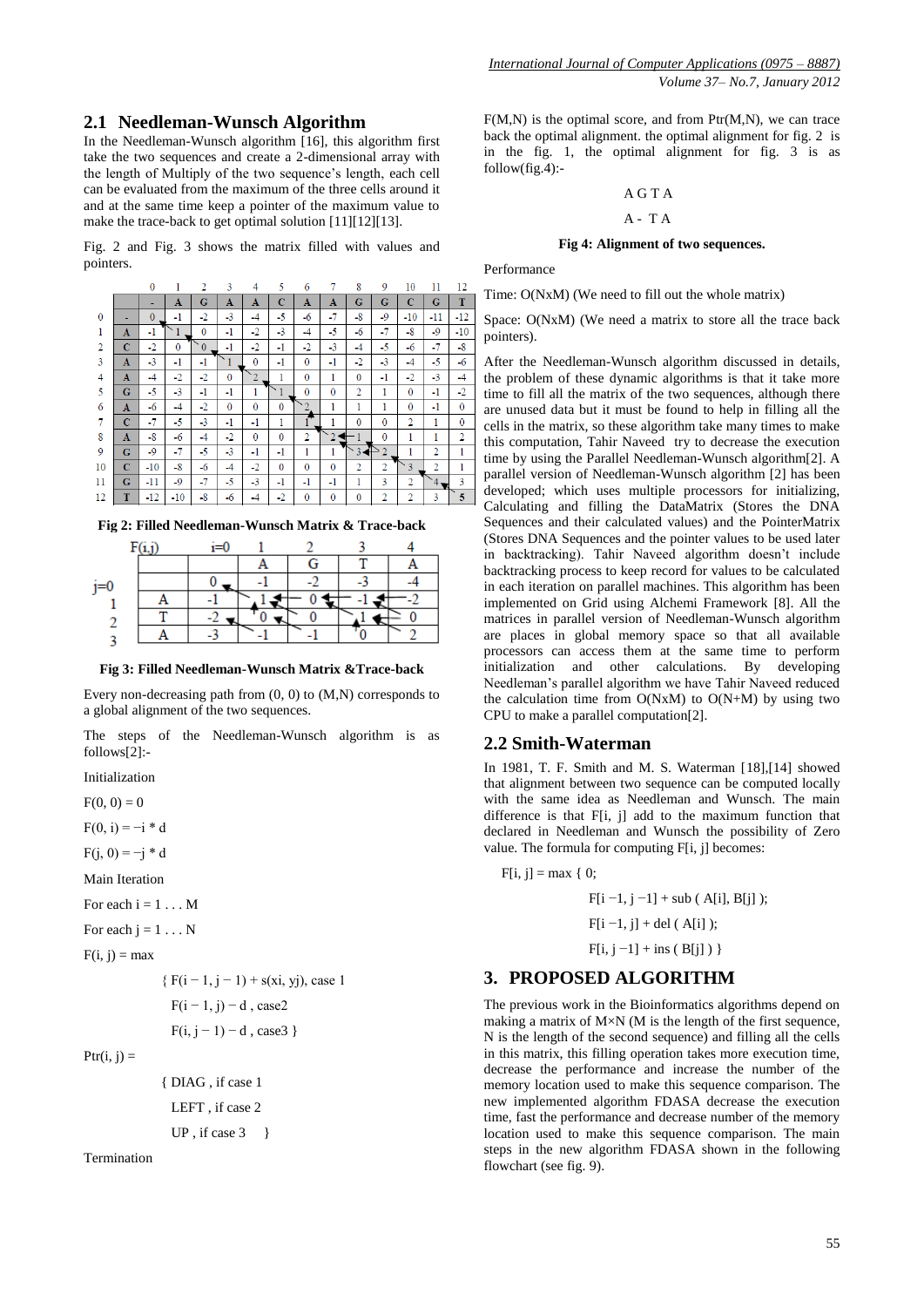Given two sequences A and B. Create a matrix M×N (where M is the length of first sequence, N the length of second sequence). Every non-decreasing path from (0, 0) to (M, N) corresponds to a global alignment of the two sequences, there are five main steps for the FDASA algorithms as follow:

1. Initialization  $Gap = -1$  $M \text{atch} = +1$ Mismatch= -1  $C(0, 0) = 0$  $C(0, 1) = C(0, 0) + Gap$  $C (j, 0) = C (0, 0) + \text{Gap}$ 

2. Detect the three main diagonals in the matrix.

3. Main Iteration

For each cell in the three main diagonals:

For each  $i = 1 \dots M$ For each  $j = 1 \dots N$ if  $(i = j)$ C (i, j) = (C (i – 1, j – 1) + match) Dir  $(i, j) = (DIAG)$ if  $(i \neq j)$  $C(i, i) = max$  ${C(i-1, j-1)}$  + mismatch, case 1  $C (i - 1, j) + gap$ , case2 C  $(i, j - 1)$  + gap, case3} Hint: the three values in the maximum function needn't be found it must be at least one value.  $dir (i, i) =$ {DIAG, if case 1 LEFT, if case 2 UP, if case 3}

4. Termination

 $C(M, N)$  is the optimal score, and from dir  $(M, N)$ , we can trace back the optimal alignment.

5. Performance

Time:  $O(3M + 1)$  if the 2 sequence have same length or  $O(3M)$  $+ 2$ ) if the 2 sequence have different length.

Space:  $O(3M + 1)$  if the 2 sequence have same length or O  $(3M + 2)$  if the 2 sequence have different length.

## **3.1 FDASA Case Study (1) :-**

This case study assume that the length of the two sequences are differ, so the memory space can be calculated from the formula  $O(3M+2)$ , and the execution time  $O(3M+2)$ . Given Sequence A="AGTA"and sequence ="ATA"

Create a matrix of size M\*N (M is the length of first sequence; N is the length of second sequence).

The main steps of FDASA algorithm is as follow:-

1. Initialization Gap=-1  $Match=+1$ Mismatch=-1 dir= the direction of the trace back for optimal alignment.  $C(0, 0) = 0$  $C(0, 1) = C(0,0) + Gap$  $= -1$  $F(j, 0) = C(0,0) + Gap$  = -1

2. Detect the three main diagonals in the matrix.

3. Main Iteration

Calculate the values for each cell in the three main diagonals:  $C(1,1)=C(0,0)+\text{match}=0+1=1$  (i=j) dir=diagonal  $C(1,2)= max(C(0,1), C(1,1), C(0,2))$  +mismatch (i≠j) C(0,2) not have any value so  $C(1,2)=max(C(0,1),C(1,1))$  +mismatch  $=$  max(-1,1)+(-1) =1-1=0  $dir =$  the maximum value  $=$  left

And so on for all the 3 diagonal values, the matrix will be as follow (fig.5):



#### **Fig.5 Fill 3 diagonal values and trace back pointer**

4. Termination

C(M,N) is the optimal score . The Optimal Score is 2. trace back the optimal alignment from this optimal score position by the dir value: so the optimal alignment is as follow(fig.6):-

$$
\begin{array}{c|cc}\nA & G & T & A \\
\mid & & \mid & \mid \\
A & - & T & A\n\end{array}
$$

#### **Fig 6: Alignment of two sequences.**

The Score is:-=(Number of Match)\*match value +(Number of mismatch)\*mismatch value+(number of gapped values)\*gap value

 $=(3)*1+(0)*-1+(1)*-1=3-1=2$ 

#### 5. Performance

Time: O(3M+1) if the 2 sequence have same length or O(3M+2)if the 2 sequence have different length.

 $= O(3*M+2) = O(11)$ Space:  $O(3M+1)$  if the 2 sequence have same length or O(3M+2)if the 2 sequence have different length.

 $= O(3*M+2) = O(11)$ 

**3.2 FDASA Case Study (2) :-** This case study assume that the length of the two sequences are

same, so the memory space can be calculated from the formula  $O(3M+1)$ ,

and the execution time O(3M+1).

Given Sequence A="ACAAGACAGCGT" and sequence B="AGAACAAGGCGT"

Create a matrix of size M\*N . The main steps of FDASA algorithm is as follow:-

1. Initialization

 $Gap=-1$ Match=+1 Mismatch=-1 dir= the direction of the trace back for optimal alignment.  $C(0, 0) = 0$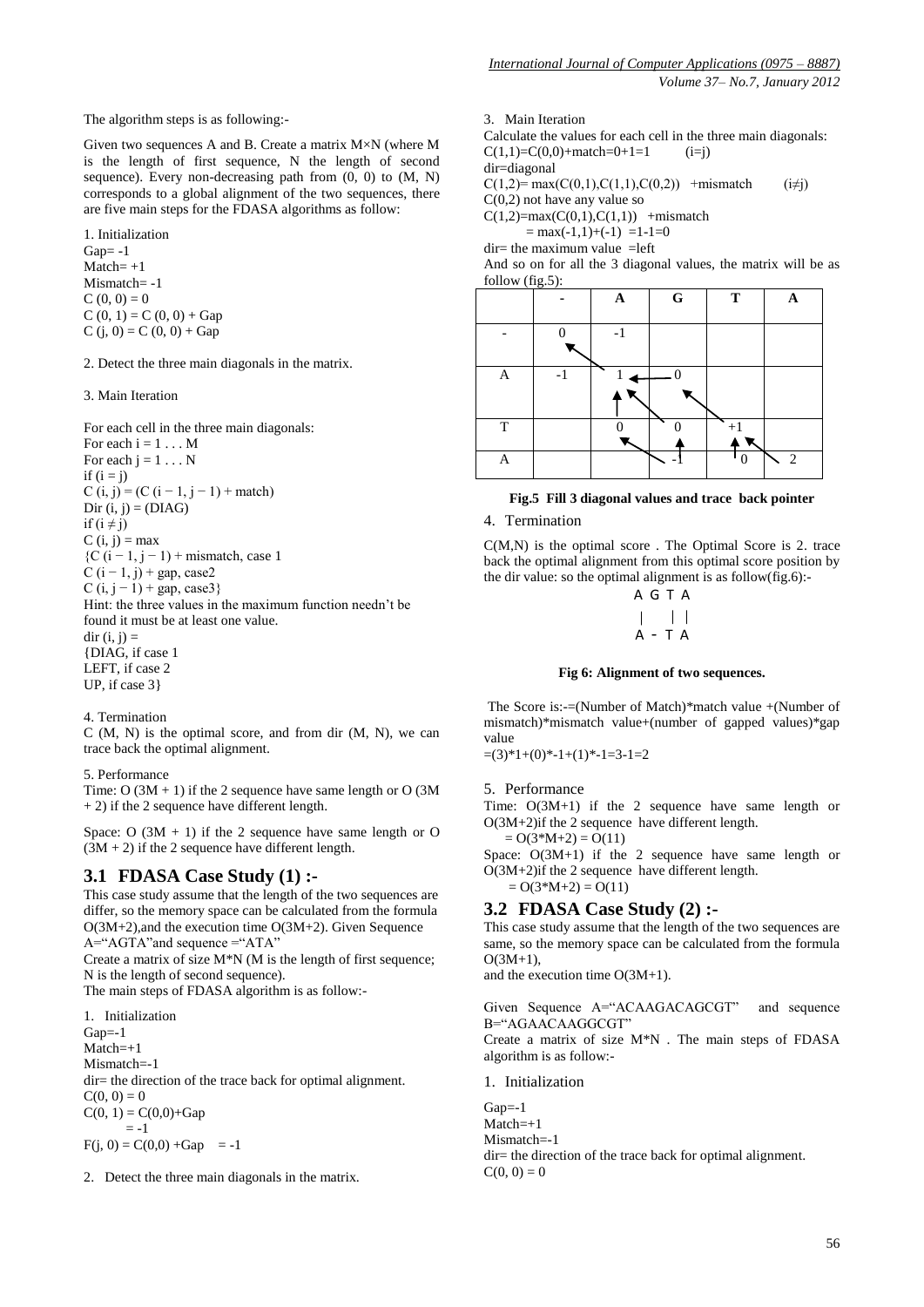$C(0, 1) = C(0,0) + Gap$  $=-1$  $F(i, 0) = C(0,0) + Gap$ 

 $=-1$ 

2. Detect the three main diagonals in the matrix.

3. Main Iteration

Calculate the values for each cell in the three main diagonals:  $C(1,1)=C(0,0)+\text{match}=0+1=1$  (i=j)

dir=diagonal

 $C(1,2)= max(C(0,1), C(1,1), C(0,2)) + minmatch$  (i $\neq j$ )  $C(0,2)$  not have any value so  $C(1,2)=max(C(0,1),C(1,1))$  +mismatch  $=$  max(-1,1)+(-1)=1-1=0

 $dir =$  the maximum value  $=$ left

And so on for all the 3 diagonal values, the matrix will be as follow (fig 7):



**Fig.7 Fill 3 diagonal values and trace back pointer**

## 4. Termination

C(M,N) is the optimal score .The Optimal Score is 5 trace back the optimal alignment from this optimal score position by the dir value, so the optimal alignment is as follow(fig.8):-

A G A A G A C A - G C G T A C A A C A - A G G C G T

**Fig 8: Alignment of two sequences.**

The Score is: $=(9)^*1+(2)^*-1+(2)^*-1=9-2-2=5$ 

5. Performance Time: =  $O(3*M+1) = O(37)$ Space: =  $O(3*12+1) = O(37)$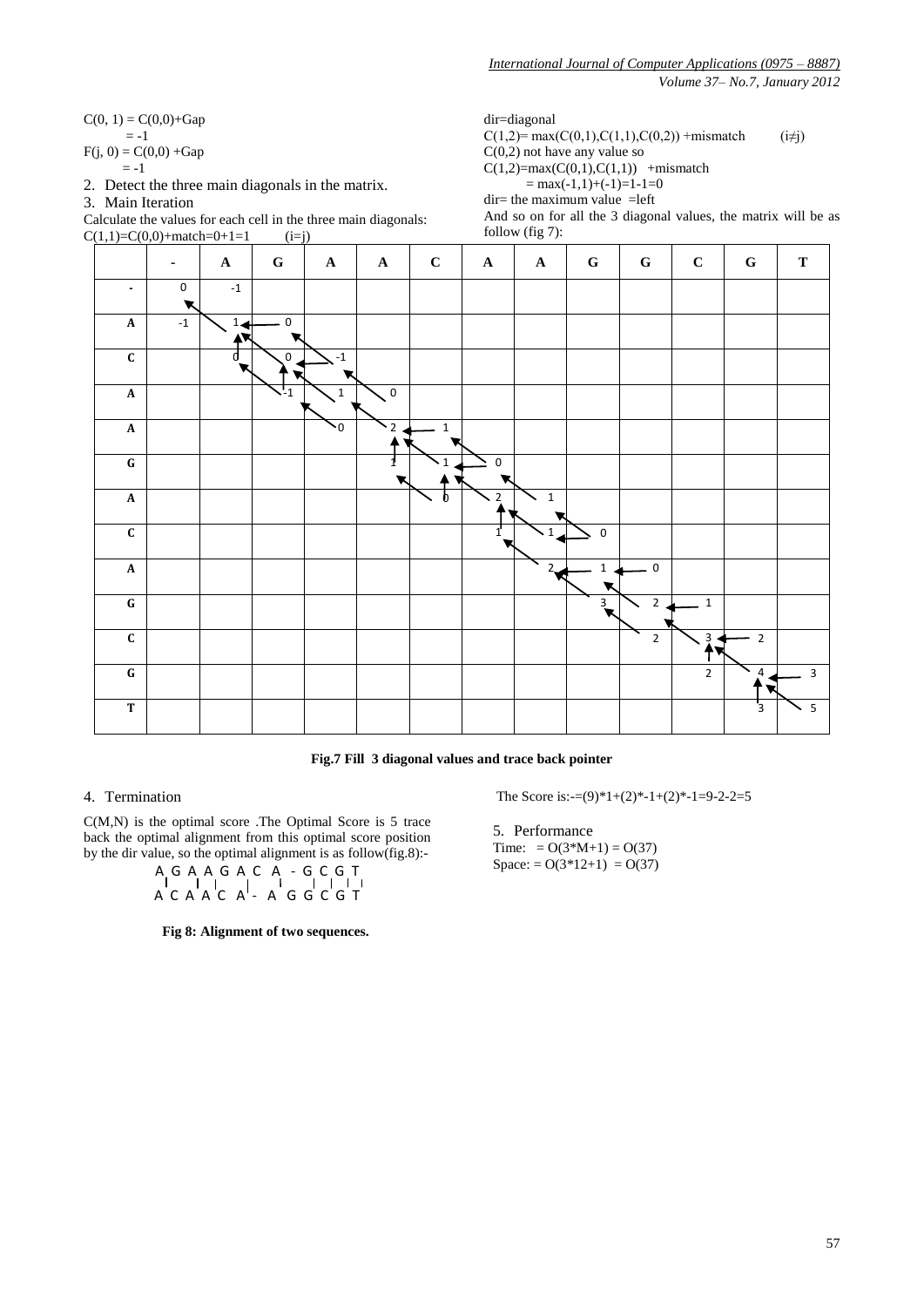





# **4. EXPERMINTAL RESULTS**

In the implementation we use the old implemented algorithms Needleman-Wunsch algorithm, Smith-Waterman and our new algorithm FDASA to make comparison between them to test the execution time, in fig. 10 the GUI for the algorithms[14]. in fig.11 the output optimal alignment and the score for the sequences  $A = ACAAGACAGCGT$  and B=.AGAACAAGGCGT. and fig. 12 show another case for the new algorithm FDASA to find optimal solution for the sequences A=.ATA. and B=.AGTA. From the fig. 1 and fig.11 and also fig. 4 and fig.12 we found that the FDASA algorithm achieve the same optimal solution as the old algorithms and the same scores , but the execution time are different; the FDASA algorithm decrease the execution time .

| A NeoBio                                    | $\boxed{ \bigcirc } \boxed{ \bigcirc } \boxed{ \bigcirc } \boxed{ \bigcirc } \boxed{ \bigcirc }$ |  |  |  |  |  |  |  |
|---------------------------------------------|--------------------------------------------------------------------------------------------------|--|--|--|--|--|--|--|
| File<br>Help<br>1221                        |                                                                                                  |  |  |  |  |  |  |  |
|                                             | ಕ್ ದ್                                                                                            |  |  |  |  |  |  |  |
| Pairwise Sequence Alignment 1               | ⊠                                                                                                |  |  |  |  |  |  |  |
| Input                                       |                                                                                                  |  |  |  |  |  |  |  |
| Sequence 1:                                 | Find                                                                                             |  |  |  |  |  |  |  |
| <b>Sequence 2:</b>                          | Find                                                                                             |  |  |  |  |  |  |  |
| <b>Scoring Scheme</b>                       |                                                                                                  |  |  |  |  |  |  |  |
| Match: 1 Mismatch: -1 Gap: -1<br>$•$ Basic: |                                                                                                  |  |  |  |  |  |  |  |
| Substitution Matrix:                        | Find                                                                                             |  |  |  |  |  |  |  |
| Output                                      |                                                                                                  |  |  |  |  |  |  |  |
| $\circledcirc$ Screen $\circledcirc$ File:  | Find                                                                                             |  |  |  |  |  |  |  |
| <b>Alignment Algorithm</b>                  |                                                                                                  |  |  |  |  |  |  |  |
| Needleman & Wunsch (global alignment)<br>٠  | <b>Run</b>                                                                                       |  |  |  |  |  |  |  |
| Output<br><b>Progress</b>                   |                                                                                                  |  |  |  |  |  |  |  |
|                                             |                                                                                                  |  |  |  |  |  |  |  |
|                                             |                                                                                                  |  |  |  |  |  |  |  |

**Fig 10: the GUI for all algorithms[3]**

Table 1 show Our Algorithm Evaluation Against The Needleman-Wunsch Algorithm And Smith-Waterman we found that in first case when the sequences is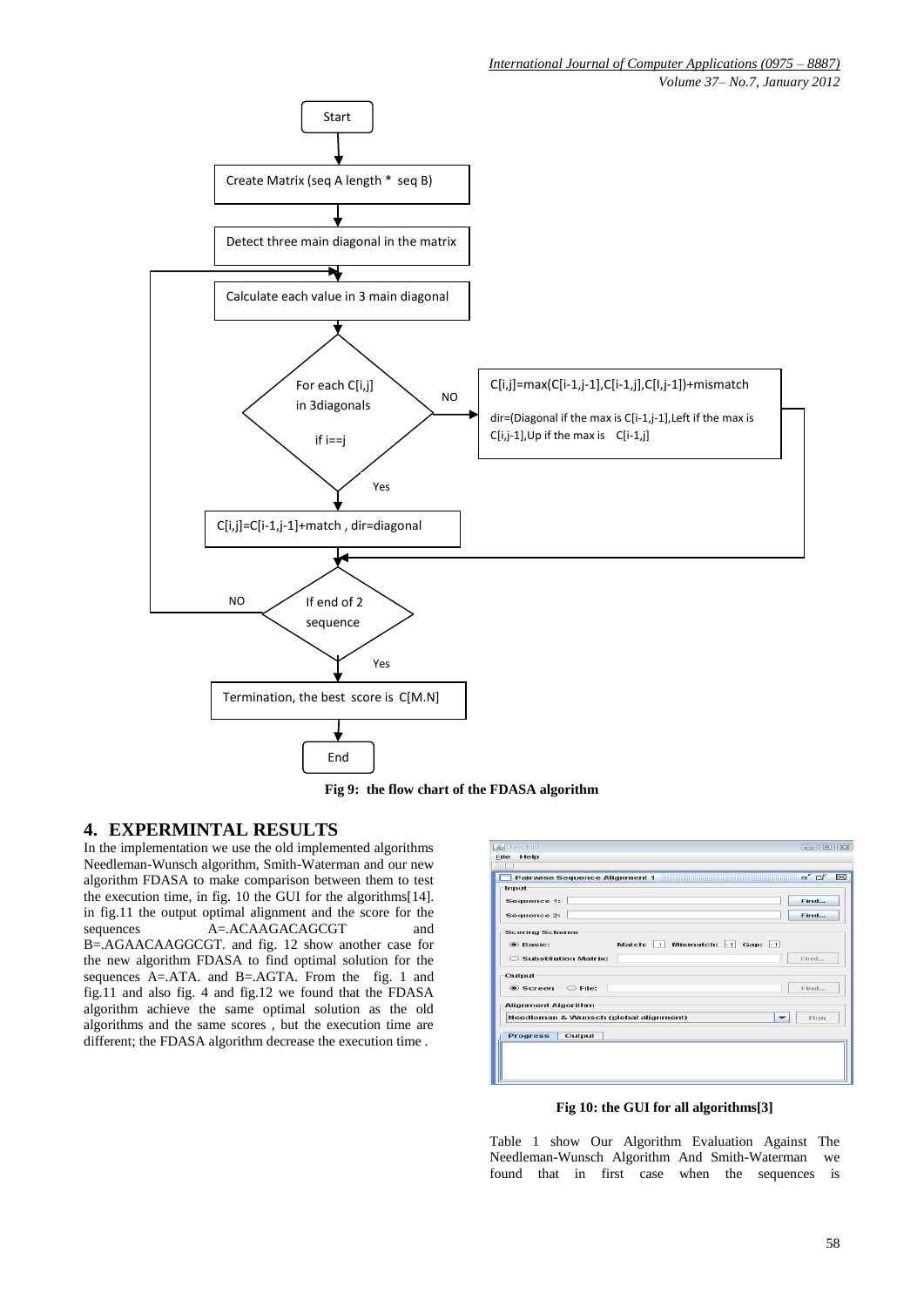A=.ACAAGACAGCGT and B=.AGAACAAGGCGT the total execution time for the alignment by using Needleman-Wunsch algorithm is approximately  $\sim=1.273$ millisecond, and approximately  $\sim$ =1.042millisecond by the Smith-Waterman algorithm , and finally approximately  $\sim=0.163$ millisecond by FDASA algorithm. We also found that in second case when the sequences is A=.ATA. and B=.AGTA. the total execution time for the alignment by using Needleman-Wunsch algorithm is approximately  $\sim=0.140$  millisecond, and approximately  $\sim=0.139$  millisecond by the Smith-Waterman algorithm , and finally approximately ~=0.053 millisecond by FDASA algorithm. From these values we found that our algorithm FDASA achieve the least execution time this come from ignoring the unused data of the matrix and evaluate the only three main diagonal. Fig. 5 and fig.7 show the output matrix of the FDASA algorithm with the trace-back pointer when computing the three main diagonal and ignoring the unused data according to FDASA algorithm.

| <b>≰</b> NeoBio                |                                                            | $\Box \Box \Box$               |
|--------------------------------|------------------------------------------------------------|--------------------------------|
| Help<br><b>File</b>            |                                                            |                                |
| 第口                             |                                                            |                                |
|                                | <b>Pairwise Sequence Alignment 1</b>                       | $\mathbf{u}^{\mathbf{K}}$<br>冈 |
| Input                          |                                                            |                                |
|                                | Sequence 1: 1: Documents and Settings\@scom\Desktop\s1.txt | Find                           |
|                                | Sequence 2: 100 cuments and Settings\@scom\Desktop\s2.txt  | Find                           |
| <b>Scoring Scheme</b>          |                                                            |                                |
| C Basic:                       | Match: 1 Mismatch: -1 Gap: -1                              |                                |
| ◯ Substitution Matrix:         |                                                            | Find                           |
| Output                         |                                                            |                                |
| $\bullet$ Screen $\circ$ File: |                                                            | Find                           |
| <b>Alignment Algorithm</b>     |                                                            |                                |
|                                | <b>FDASA Algorithm for global alignment</b><br>▼           | Run                            |
| Progress                       | Output                                                     |                                |
| ACAAGACAG-CGT                  |                                                            |                                |
| $   $ $   $ $   $ $   $<br>L   |                                                            |                                |
| AGAACA-AGGCGT<br>Score: 5      |                                                            |                                |
|                                |                                                            |                                |
|                                |                                                            |                                |
|                                |                                                            |                                |

## **Fig 11: the output alignment for the sequences A=.ACAAGACAGCGT. and B=.AGAACAAGGCGT. by using the new algorithm FDASA**

| <b>名</b> NeoBio                                             | $\Box$                         |  |  |  |  |  |  |
|-------------------------------------------------------------|--------------------------------|--|--|--|--|--|--|
| <b>File</b><br>Help                                         |                                |  |  |  |  |  |  |
|                                                             |                                |  |  |  |  |  |  |
| Pairwise Sequence Alignment 1                               | $\mathbf{u}^{\mathbf{K}}$<br>冈 |  |  |  |  |  |  |
| Input                                                       |                                |  |  |  |  |  |  |
| Sequence 1: 000cuments and Settings\@scom\Desktop\s1.txt    | Find                           |  |  |  |  |  |  |
| Sequence 2: 000 Documents and Settings\@scom\Desktop\s2.txt | Find                           |  |  |  |  |  |  |
| <b>Scoring Scheme</b>                                       |                                |  |  |  |  |  |  |
| 1   Mismatch: $ -1 $ Gap: $ -1 $<br>C Basic:<br>Match:      |                                |  |  |  |  |  |  |
| Substitution Matrix:                                        | Find                           |  |  |  |  |  |  |
| Output                                                      |                                |  |  |  |  |  |  |
| $\bullet$ Screen $\circ$ File:                              | Find                           |  |  |  |  |  |  |
| <b>Alignment Algorithm</b>                                  |                                |  |  |  |  |  |  |
| <b>FDASA Algorithm for global alignment</b>                 | Run                            |  |  |  |  |  |  |
| Output<br><b>Progress</b>                                   |                                |  |  |  |  |  |  |
| A-TA                                                        |                                |  |  |  |  |  |  |
| $\Box$<br>AGTA                                              |                                |  |  |  |  |  |  |
| Score: 2                                                    |                                |  |  |  |  |  |  |

## **Fig 12: the output alignment for the sequences A=.ATA. and B=.AGTA. by using the new algorithm FDASA.**

When comparing fig.5 with fig. 3 we found the three main diagonal is the same and the trace back pointer to calculate the optimal solution is the same ,as shown:-

$$
\begin{array}{c}\nA G T A \\
A - T A\n\end{array}
$$

and the optimal score is the same =2.

Also fig.7 when compared with fig. 2 we found the three main diagonal is the same and the trace back pointer to calculate the optimal solution is the same ,as shown:-

```
A = ACAAGACAG-CGT
```

```
 | || | || |||
```

```
B = AGAACA-AGGCGT
```
and the optimal score is the same =5. From these results , FDASA algorithm find the same optimal solution as the Needleman-Wunsch algorithm, Smith-Waterman however, it ignore most data in the matrix , and also the FDASA algorithm reduce the execution time for the alignment and also speed the performance and reduce the memory location used for this comparisons.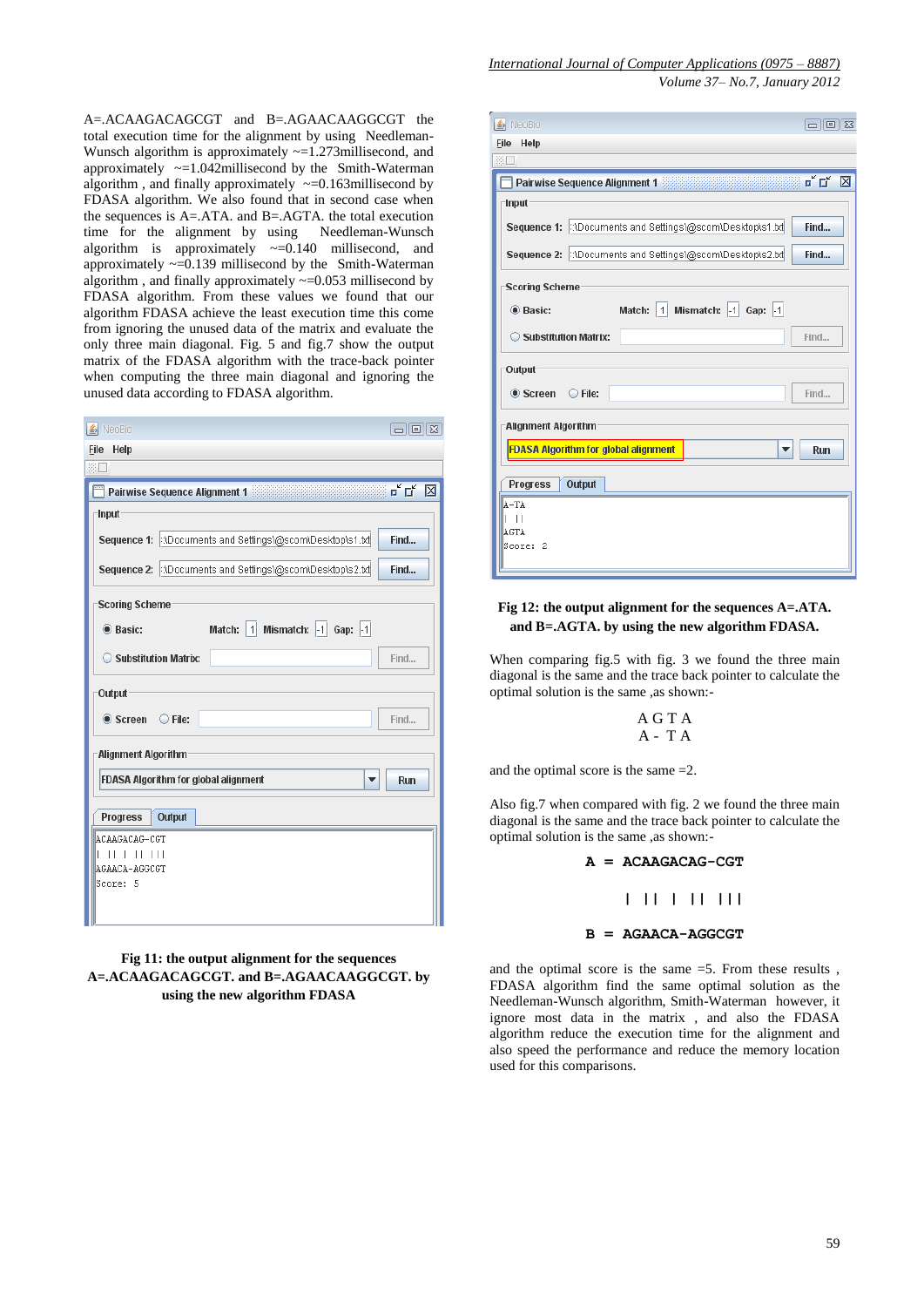| <b>Algorithms</b>              | <b>Execution</b><br>Time(fig. 11) | <b>Execution</b><br>Time(fig.12) | <b>Performance</b> | <b>Memory Locations</b>                                                                                       | <b>Big O Notation</b>                                                                                         |  |
|--------------------------------|-----------------------------------|----------------------------------|--------------------|---------------------------------------------------------------------------------------------------------------|---------------------------------------------------------------------------------------------------------------|--|
| <b>FDASA</b>                   | $\sim 0.163$ Millisecond          | $\sim 0.053$ Millisecond         | High               | $O(3M+1)$ if two<br>sequence have the<br>same length<br>$O(3M+2)$ if the<br>sequence have<br>different length | $O(3M+1)$ if two<br>sequence have the<br>same length<br>$O(3M+2)$ if the<br>sequence have<br>different length |  |
| Needleman-<br>Wunsch algorithm | $\sim$ 1.273 Millisecond          | $\sim 0.140$ Millisecond         | Low                | $O(M*N)$ as we need<br>to fill all the matrix                                                                 | $O(M*N)$ as we need<br>to fill all the matrix                                                                 |  |
| Smith-Waterman                 | $\sim$ 1.042 Millisecond          | $\sim 0.139$ Millisecond         | Low                | $O(M*N)$ as we need<br>to fill all the matrix                                                                 | $O(M*N)$ as we need<br>to fill all the matrix                                                                 |  |

**Table 1. Our Algorithm Evaluation Against The Needleman-Wunsch Algorithm And Smith-Waterman algorithms**

# **5. CONCLUTION**

This paper presented a new implemented algorithm for sequence alignment based on bioinformatics algorithms. This implemented algorithm overcomes some problems of bioinformatics algorithms by ignoring the unused data. By implementing the FDASA algorithm we have reduced the time. The main idea of the new implemented algorithm is reduce the execution time, speed the performance and decrease the memory location used to make the sequence comparisons. This implemented algorithm based on taking the advantage of dynamic algorithms that is get the optimal solution for the sequences alignment, and also take the advantage of the heuristic algorithm that it is decrease the execution time for the sequence comparisons. In the implementation we use java language and the Net-beans 6.5 IDE with the JDK 1.6 to test the algorithms under the Windows Operating system with RAM 1G.

# **6. ACKNOWLEDGMENTS**

I would like to thank my Mom, My Husband, all my family, and All Doctors who help me in this research.

# **7. REFERENCES**

- [1] Dimitris Papamichail and Georgios Papamichail2, "Improved algorithms for approximate string matching (extended abstract)",BMC Bioinformatics 2009
- [2] Tahir Naveed, Imitaz Saeed Siddiqui, Shaftab Ahmed, ["Parallel Needleman-Wunsch Algorithm for Grid"](http://www.cloudbus.org/~alchemi/files/Parallel%20Needleman%20Algo.pdf), Proceedings of the PAK-US International Symposium on High Capacity Optical Networks and Enabling Technologies (HONET 2005), Islamabad, Pakistan, Dec 19 - 21, 2005.
- [3] The Science Behind the Human Genome Project (online), Oak Ridge National Laboratory. Available: http://www.ornl.gov/sci/techresources/Human\_Genome/ project/info.shtml
- [4] Facts About Genome Sequencing (online), Oak Ridge National Laboratory. Available: http://www.ornl.gov/sci/techresources/Human\_Genome/f aq/seqfacts.shtml
- [5] Source of DNA Sequences (online), National Center for BiotechnologyInformation.Available: http://www.ncbi.nlm.nih.gov/mapview
- [6] Pairwise Sequence Comparison (online), Lab of Bioinformatics,Institute of Computing Technology (ICT), Chinese Academia of Sciences(CAS). Available: http://www.bioinfo.org.cn/lectures/index-13.html
- [7] Introduction to Bioinformatics Chapter 5 Introductory SequenceAnalysis (online), Human Genome Mapping ProjectResource Centre(HGMP-RC) by UK Medical Research Council. Available:http://portal.rfcgr.mrc.ac.uk/Courses/Jemboss\_ 3day/Chapter5.html#Global%20sequence%20alignment
- [8] Krishna N. and Akshay L. and Dr. Rajkumar B., 2002, Alchemi v0.6.1 Documentation (online), University of Melbourne. Available: http://alchemi.net/
- [9] BioInformatics Educational Resources Documentation (online), European Bioinformatics Institute United Kingdom. Available: http://www.ebi.ac.uk/2can/tutorials/protein/align.html
- [10] ChittaBaral, Computational Molecular Biology, CSE 591 Arizona State University, United States of America. Available:http://www.public.asu.edu/~cbaral/cse591- 03/classnotes/seq-align.pdf
- [11] Rong X, Jan 2003, Pairwise Alignment CS262 Lecture 1 Notes(online), Stanford University. Available: http://ai.stanford.edu/~serafim/cs262/Spring2003/Notes/ 1.pdf
- [12] Bin Wang, 2002, Implementation of a dynamic programming algorithm for DNA Sequence alignment on the Cell Matrix Architecture (online), Utah State